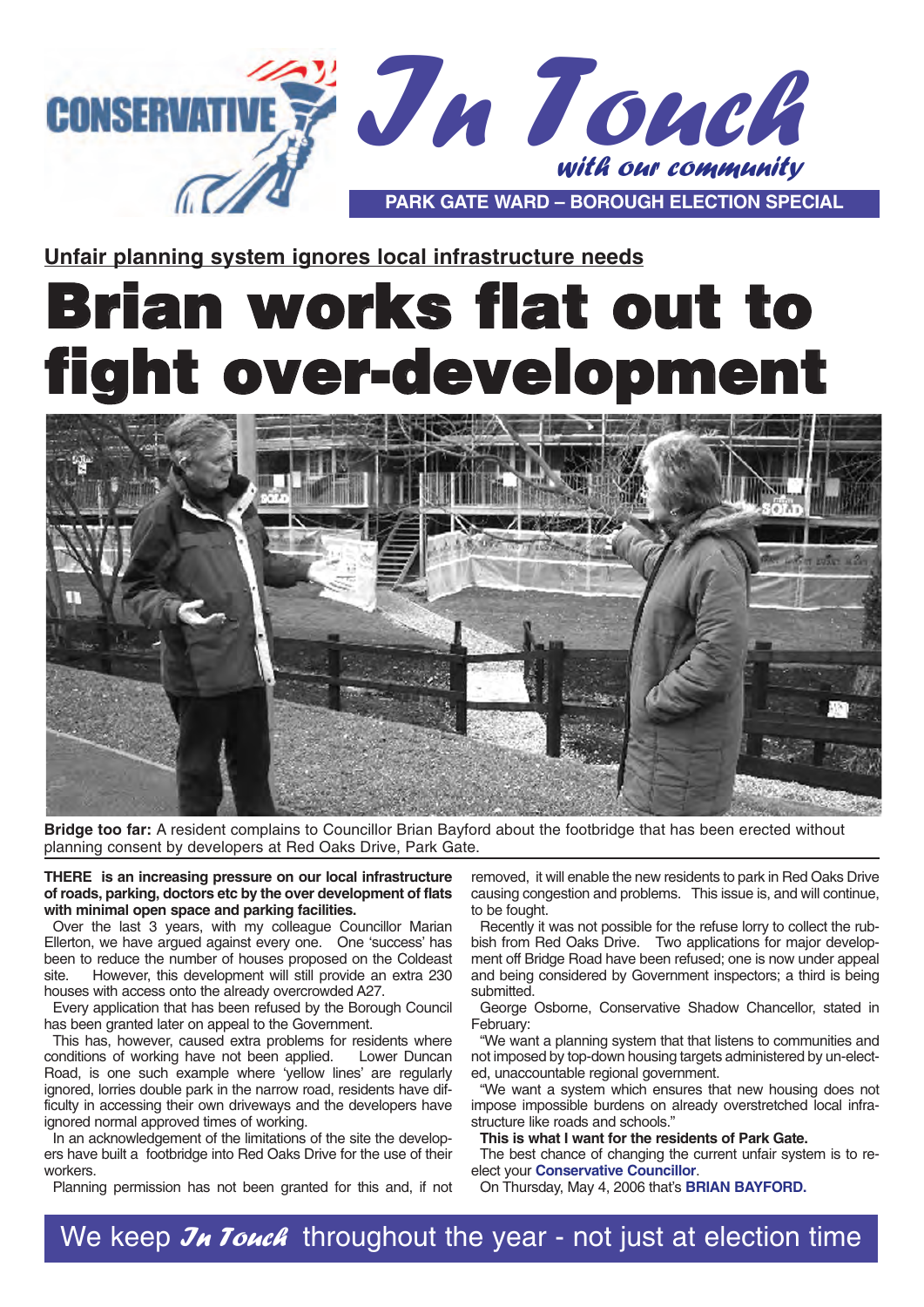

## **A record of ACTION, a promise of MORE**

Dear Elector

I am seeking re-election to the Borough Council on May 4th and hope that with my proven record of help for residents and my wide knowledge of the public services you will continue to give me your full support.

I have a grave concern over the Government's intervention in **planning** issues and have sought over the past 4 years to fight inappropriate development in Park Gate.

I believe that local decisions affecting local residents should be dealt with locally not in Whitehall. There are now 7 planning permissions for flats within 400 yards of Middle Road which have been granted on appeal and a further 3 applications have been refused for developments off Bridge Road.

I am helping local residents organise a Park Gate Residents'Association to provide a united opposition to further developments. I have supported many other land acquisition/planning difficulties and problems have usually been resolved by consultation.

A major problem facing our community is **LITTER** and it currently costs **us**, the council taxpayers, close to £1,000,000 per year to clean up. I have initiated immediate action to clear broken glass from footpaths. This has recently been necessary with footpaths in Priory Park and off Brook Lane. I have required all footpaths, especially those leading to schools, to be more frequently checked and cleared. I will press for more education, especially at schools, to encourage people to dispose of litter properly.

Following problems with graffiti and vandalism at Priory Park Community Centre a grant was secured from the Council for CCTV cameras. Discussions are being held with the chairman and committee of the Community Centre and the president and chairman of the Lockswood Bowling Club to identify improvements to the building to improve toilet and changing facilities. When plans and cost are available I will press for supportive funding from the Borough and County Councils.

The new law on 'high hedges' was effective from June 2005 and advice has been given to residents with problems. So far, all but one has been resolved in consultation with neighbours.

I have a major interest in education issues as a long-serving school governor (and past Chairman). I initiated the highly successful Annual Charity Schools Prom that gives pupils the opportunity to demonstrate their considerable musical talent at a professional venue as well as raising funds for the Mayor's Charities. The mainstay of this event is the contribution from Brookfield School.

As a Trustee of Fareham Community Action, long term supporter of the Rainbow Centre and with my NHS experience I am very much aware of the concerns of the elderly, infirm and disabled.

Fareham has an urgent requirement for a Community Hospital and I am aware of the current financial problems from the NHS in progressing this important need. However, as Fareham's representative to the Primary Care Trust Planning Team I use every opportunity to promote our cause. I believe that an opportunity now exists for these facilities to be developed on the Coldeast site to replace the closed Blackbrook Maternity Home and St Christopher's Hospital.

Every resident who has contacted me has been helped as speedily as possible and I will continue to provide whatever support and guidance is requested.

Yours sincerely

Councillor Brian Bayford

### On Thursday, May 4 please vote for

## **COUNCILLOR BRIAN BAYFORD**

Polling stations open 7am – 10pm

Promoted by Councillor Marian Ellerton, 230 Botley Road, Burridge, SO31 1BL on behalf of Cllr Brian Bayford of 1 Camargue Close, Whiteley. PO15 7DT and printed by Tollwood, Unit 2, Lysses Court, High Street, Fareham. PO16 7BE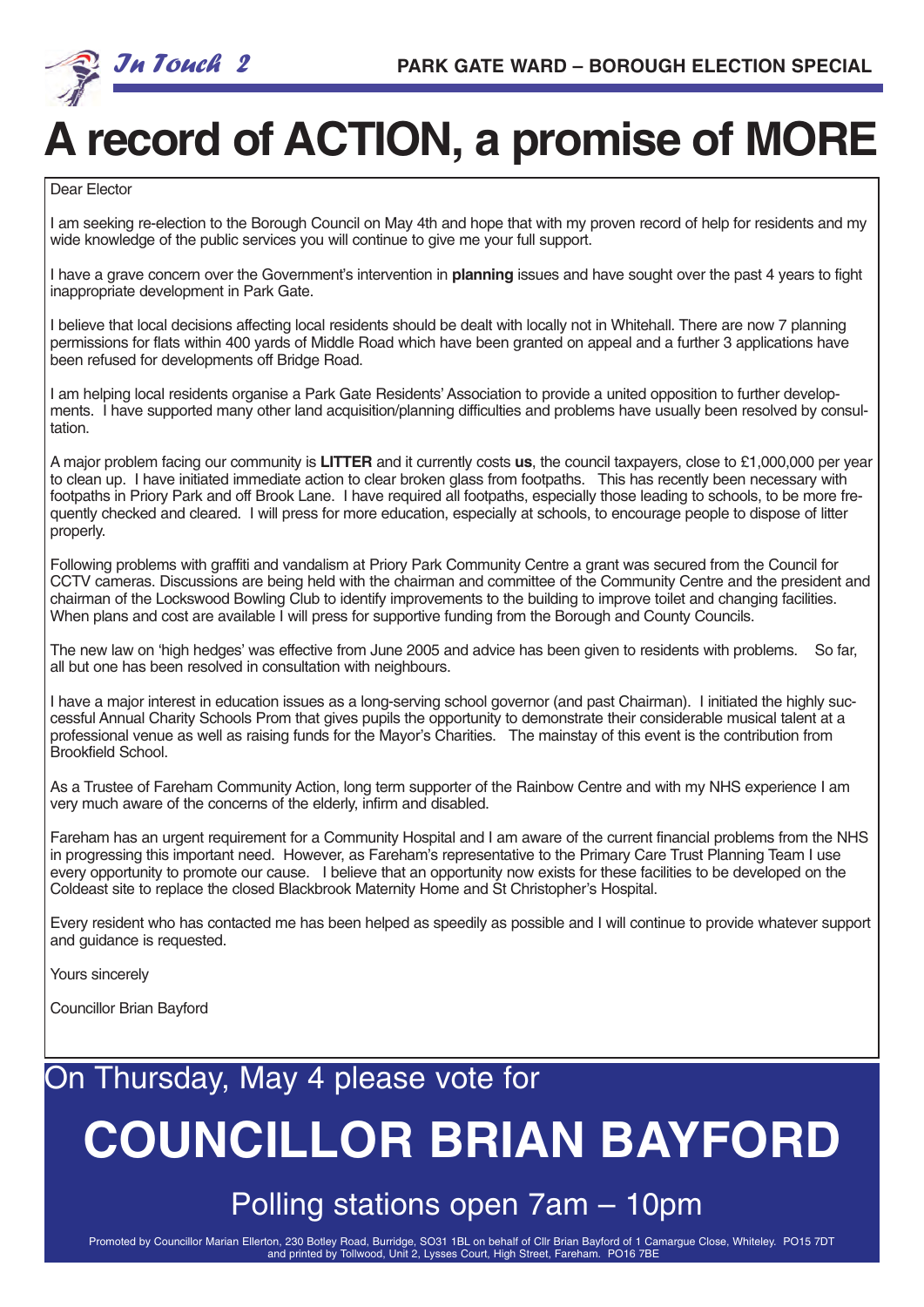

## **Local man with a long record of service and achievement for the community**

#### **BRIAN BAYFORD is married to Susan and has lived in south Hampshire for nearly 40 years, the last 10 in Fareham.**

He served in the Army with 17/21st Lancers,followed by 10 years on Army Emergency Reserve. He saw action in the Radfan, Aden.

Brian trained in management at ICI and made his career in public services. He retired from the NHS having been responsible, amongst other things, for the development of the Health Centre programme in Hampshire.

Over a period of 10 years, he planned and developed 34 health centres in Hampshire and advised on others in Oxfordshire, Gloucestershire and Nottingham. He currently represents Fareham on the Primary Care Trust.

A Councillor for Park Gate since 2002, he has been Executive Member for Health and Environment since 2004.

He chaired the Clean & Tidy Borough Review 2003/4, and is also a member of the Planning Development Control and Licensing Committees.

He has been chairman of Portsmouth Environmental Forum for 13 years and is past chairman of Fareham Community Action.

He performed with South Down Musical Society and can claim 40 years' experience on the amateur stage.

### Brian is **always** available for his constituents

| <b>Address:</b> | 1 Camargue Close        |
|-----------------|-------------------------|
|                 | Whiteley                |
|                 | Fareham PO15 7DT        |
|                 | Telephone: 01489 880740 |
| e-mail:         | bbayford@fareham.gov.uk |



Brian Bayford working on the next edition of In Touch which keeps constituents informed throughout the year.

## **Highly rated by MP and fellow councillors**

Brian has worked hard for local people. He puts his immense experience to work for you.

He has used his knowledge from working in the health service to campaign for a community hospital for Fareham.

He makes sure that your voice is heard in the council offices and he always put your interests first.

Brian is an excellent councillor and deserves your support on 4th May.

#### **Mark Hoban**

#### **Member of Parliament for Fareham**

It gives me great pleasure to commend Councillor Brian Bayford to you for re-election to Fareham Borough Council.

He has done sterling work on your behalf during his 6 years as a Borough Councillor and as Editor of In Touch.

He has been unstinting in his efforts on behalf of you, the residents, as anyone who has ever taken a problem to him will know.

I am delighted that he has agreed to seek election. I hope that

you will support the only candidate with the proven ability to represent you effectively.

#### **Councillor Seán Woodward Executive Leader, Fareham Borough Council**

Councillor Bayford and I have jointly served Park Gate Ward since the revised Ward structure in 2002. We have an excellent working relationship and he has excelled in tirelessly working for the local residents - whether it be an individual issue or a problem concerning a wider group.

I can thoroughly recommend him as a Ward Councillor and I sincerely hope you will vote BAYFORD on Thursday, 4th May 2006, so that he can continue to work hard and long for the residents of Park Gate Ward.

In doing so, you will support the only candidate with the proven experience and ability to represent you effectively and the only candidate who has been working for you for the past four years.

#### **Councillor Mrs Marian Ellerton**